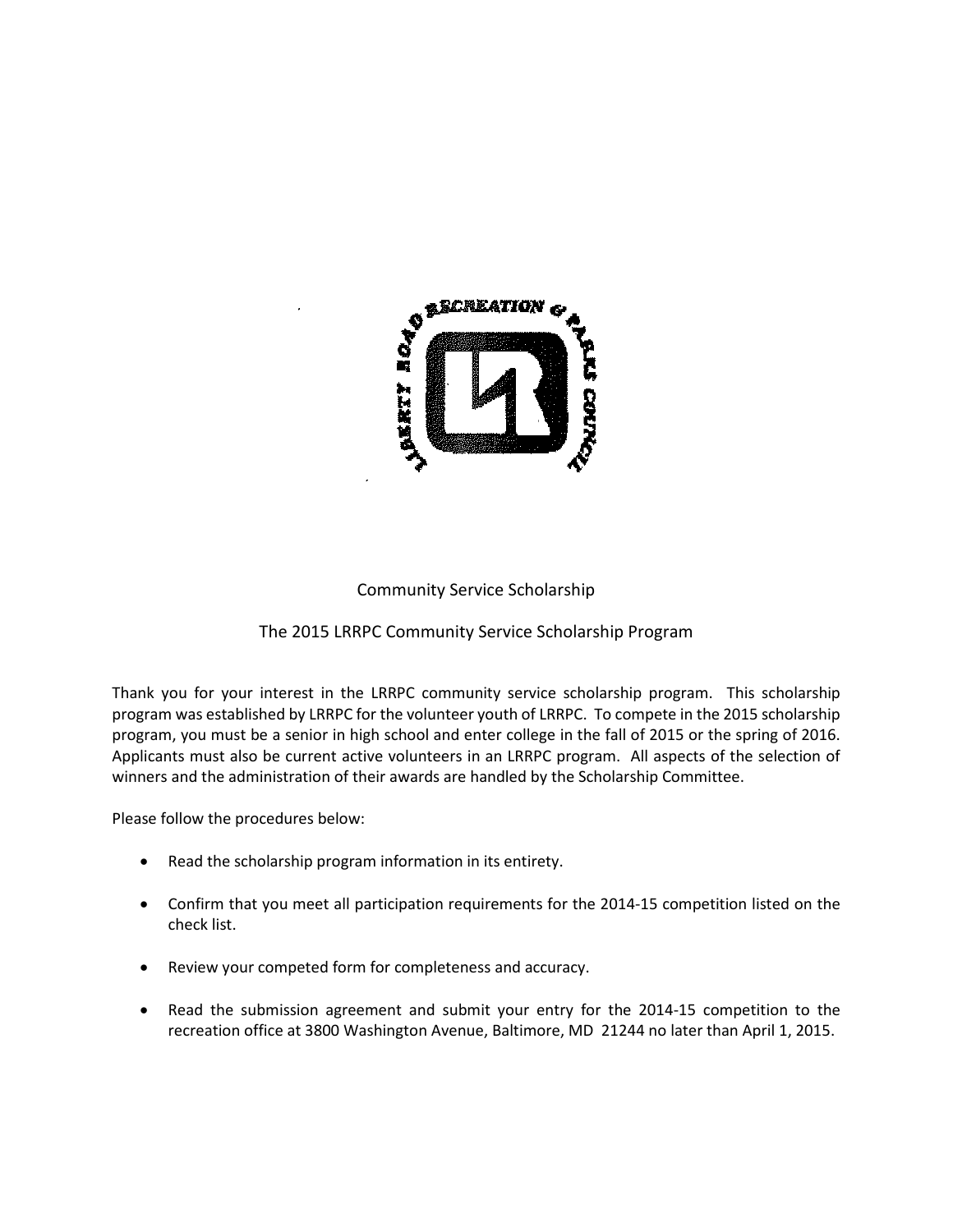#### **How are winners selected?**

All LRRPC scholarship winners in 2015 will be chosen from a group of candidates who have been active volunteers in at least one LRRPC program, submited a completed entry form with two letters of recommendation, college acceptance letter, high school transcripts, and have written an essay that meets the criteria set forth by the Scholarship Committee. Scholarship winners will be chosen on a competitive basis and without regard to family financial circumstances, gender, race, ethnic origin, or religious preference. In most cases winners will be notified by the Scholarship Committee before the September 2015 Executive Board Meeting. All winners are notified directly, prior to any public announcement that may be made about recipients.

#### **What is the amount of the award?**

There will be two \$2,000.00 awards or four \$1,000.00 awards given (based on the number of accepted applicants). The winner's award will not be affected by other scholarship aid or by an approved change in college. This stipend is NOT an annual stipend. It is a one-time amount given before the winner(s) first semester his/her freshman year.

#### **Are there requirements that scholarship winners must meet?**

A winner must enter college in the fall or spring term following selection and must enroll as a full-time undergraduate in a college or university in the United States that holds accredited status with a regional accrediting commission on higher education. (Scholarship awards are not payable for attendance at service academies, virtual universities, and certain institutions that are limited in their purposes or training.)

#### **Who handles scholarship procedures?**

All phases of the competition including the selection of winners and payment of scholarship stipends are handled by the LRRPC Scholarship Committee.

#### **Applications should be mailed to:**

Liberty Road Recreation and Parks Council 3800 Washington Avenue Baltimore, MD 21244 Attn: Scholarship Committee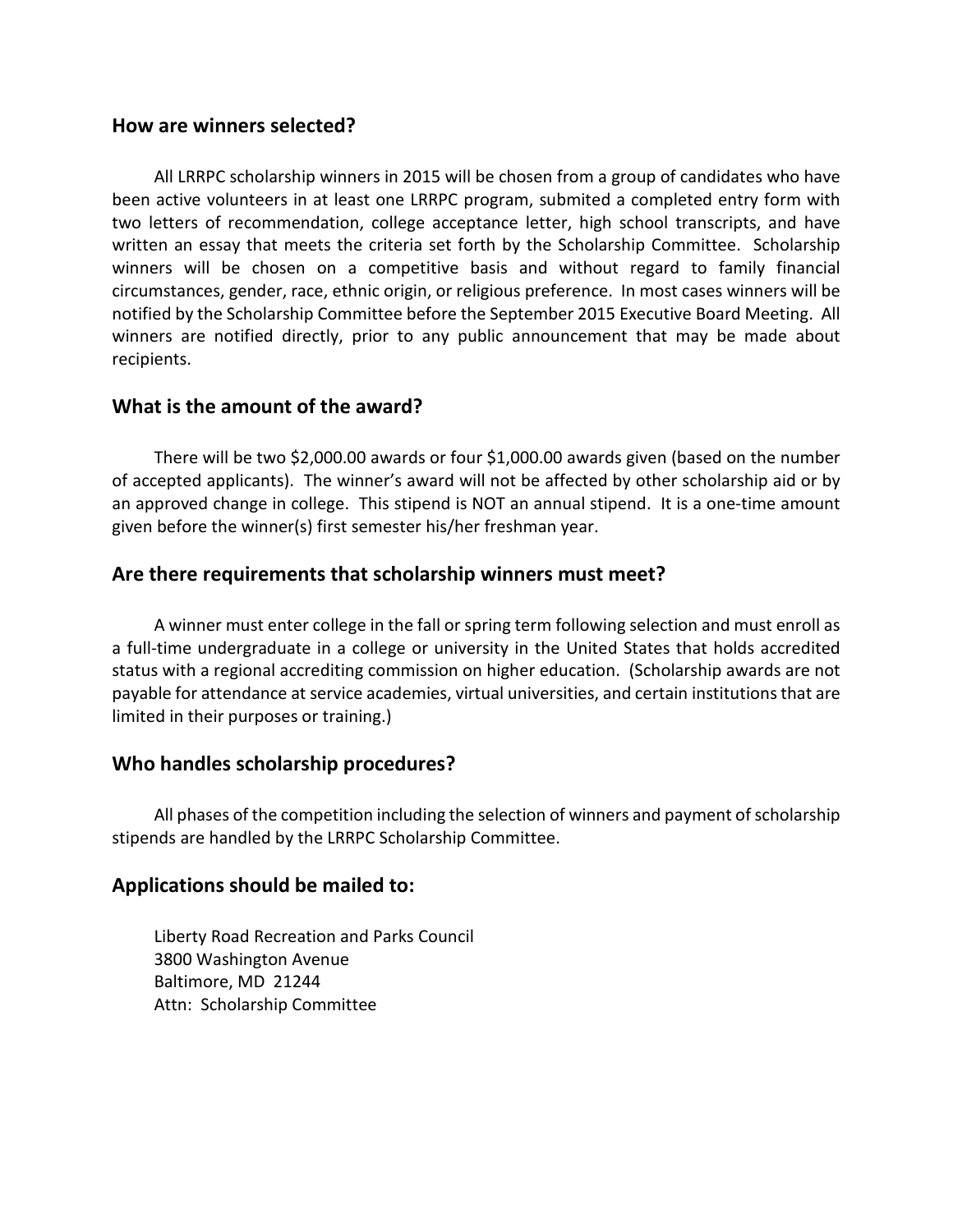# **Liberty Road Recreation and Parks Council Community Service Scholarship Checklist**

Two \$2000.00 or four \$1,000.00 scholarships will be awarded to deserving students. In most cases winners will be notified by the Scholarship Committee before September 2015 Executive Board meeting.

The following guidelines have been established for this scholarship award:

- 1. Graduating high school seniors will be eligible for this award.
- 2. Applicant must be a current volunteer in the LRRPC program.
- 3. Applicants must have a "C" or better overall grade point average.
- 4. Applicants must be accepted at a two-year or four-year institution of higher learning.
- 5. Persons interested in applying should submit an application by June 1, or their graduating year.

This application will consist of the following items.

- A. Proof of acceptance and intent to attend a college or university
- B. A typewritten essay (double-spaced, maximum 300 words) answering the following questions:

How has your involvement in the LRRC enriched your life? How will that experience help you be a leader in your adult life?

How do you see yourself giving back to your community in your adult years?

- C. Two (2) letters of recommendation one from each of the following:
	- a. Teacher/Administrator.
	- b. LRRPC Chairperson or Executive Board Member
- D. An official report card or transcript showing current cumulative GPA.

## **Scoring Summary**

| GPA 0-25 points | (overall letter grade A-GPA of 4.0 = up to 25 points) |  |
|-----------------|-------------------------------------------------------|--|
|                 |                                                       |  |

(overall letter grade C-GPA of 2.0 = up to 5 points)

Essay 0-55 points

Recommendation Letters 0-10 each (total of 20 points)